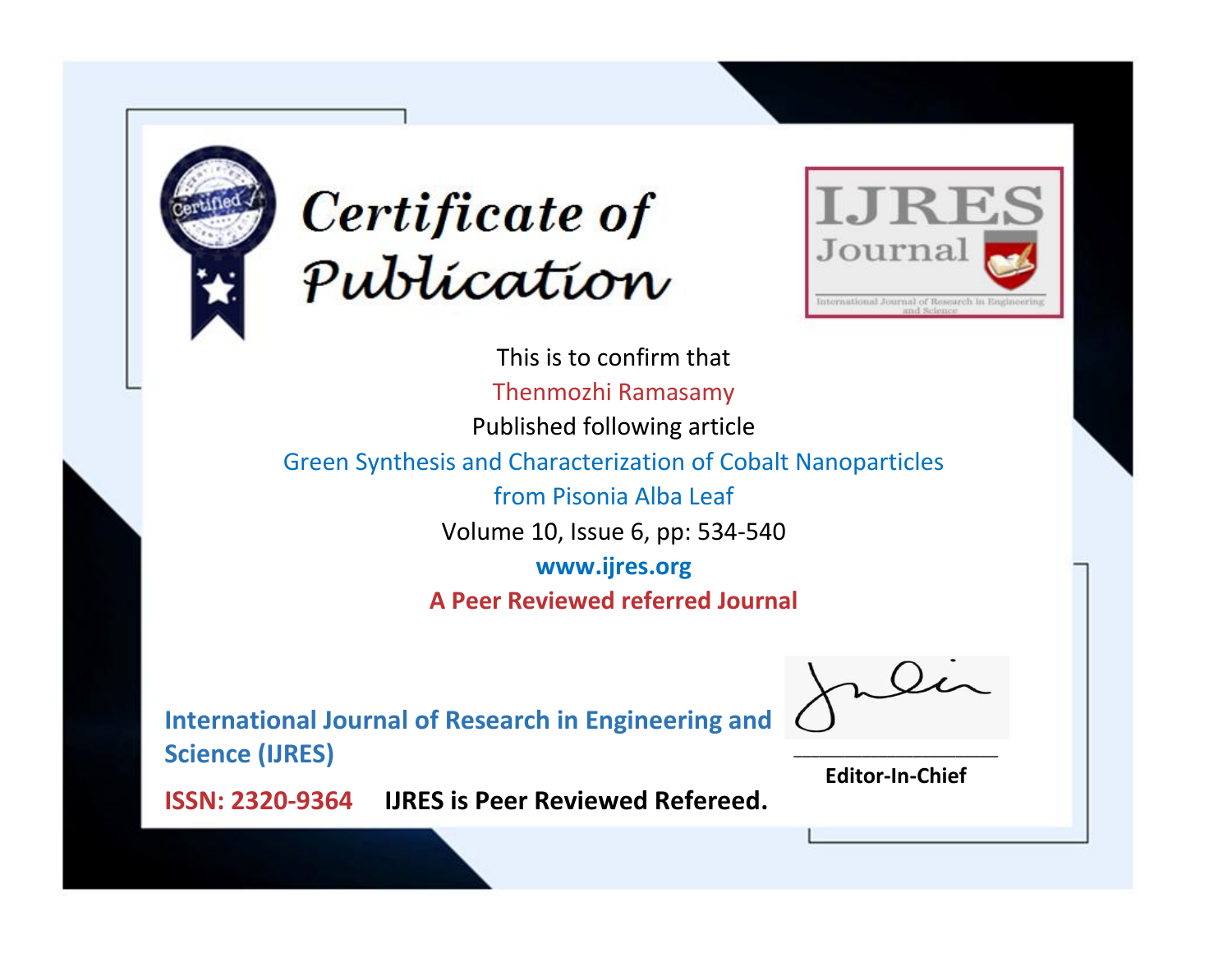



This is to confirm that Sukithra Elango Published following article Green Synthesis and Characterization of Cobalt Nanoparticles from Pisonia Alba Leaf Volume 10, Issue 6, pp: 534-540 **www.ijres.org A Peer Reviewed referred Journal**

**International Journal of Research in Engineering and Science (IJRES)**

\_\_\_\_\_\_\_\_\_\_\_\_\_\_\_\_\_\_\_\_\_\_\_\_ **Editor-In-Chief**

**Journal.**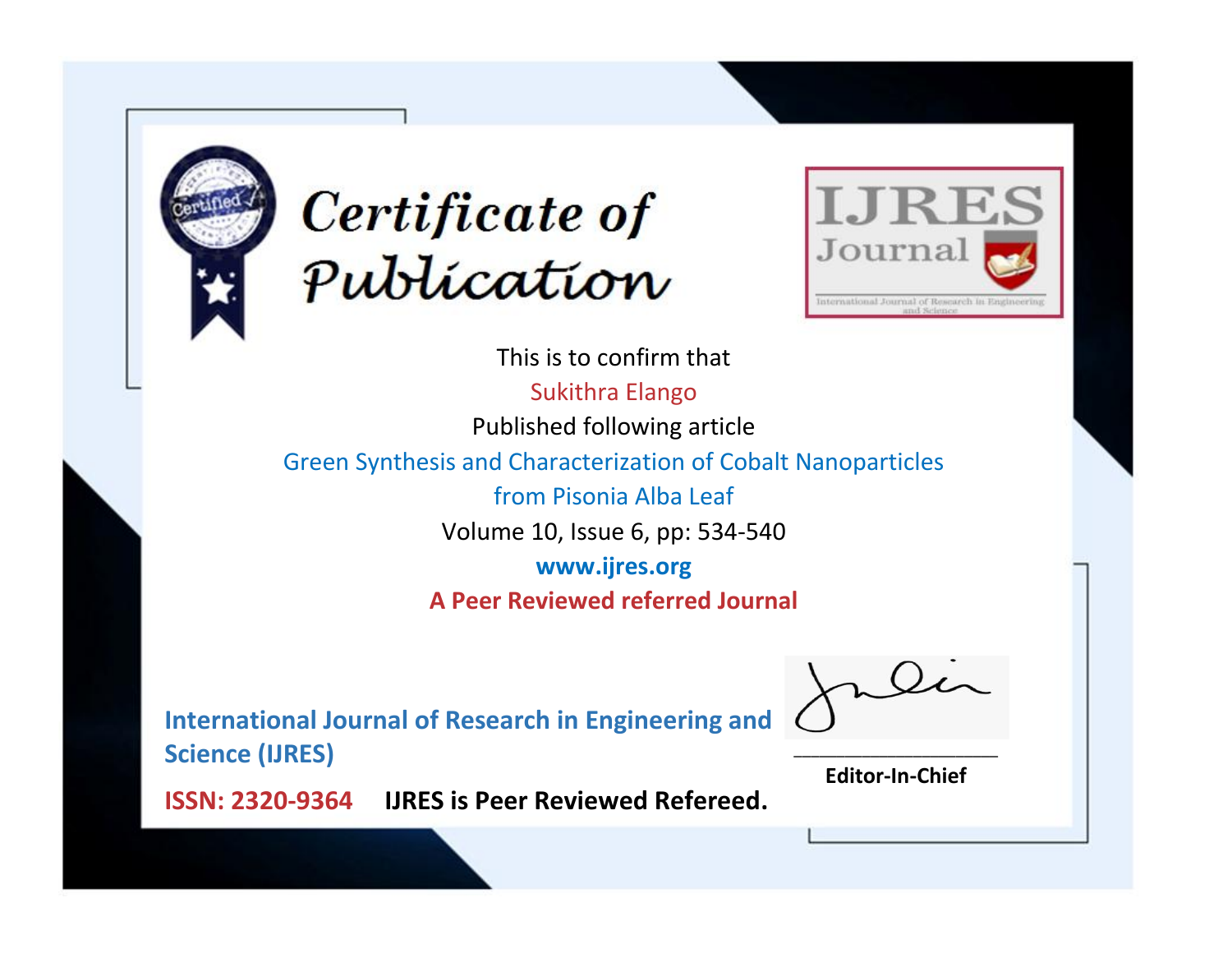



This is to confirm that Kesavi Selvaraj Published following article Green Synthesis and Characterization of Cobalt Nanoparticles from Pisonia Alba Leaf Volume 10, Issue 6, pp: 534-540 **www.ijres.org A Peer Reviewed referred Journal**

**International Journal of Research in Engineering and Science (IJRES)**

\_\_\_\_\_\_\_\_\_\_\_\_\_\_\_\_\_\_\_\_\_\_\_\_ **Editor-In-Chief**

**Journal.**